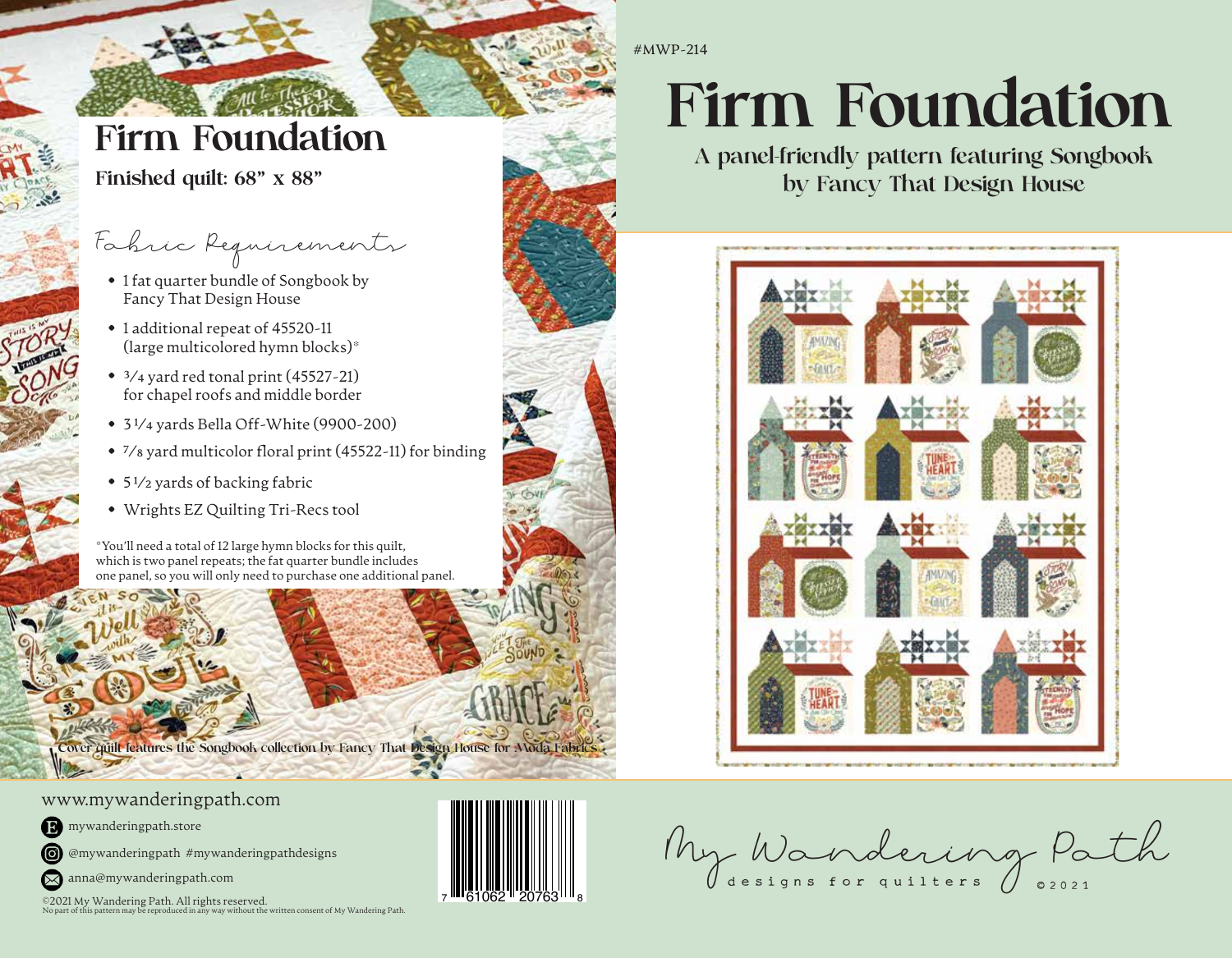# *The Basics*

- •Read all instructions before beginning.
- WOF = width of fabric; fabric requirements and cutting instructions assume that your fabric has 40-41" of usable width.
- RST = right sides together •
- $\cdot$  Sew with a  $\frac{1}{4}$ " seam allowance.
- Finished block size = 18" •
- Finished quilt size = 68" x 88" •
- Share your progress on Instagram with #FirmFoundationquilt and #mywanderingpathdesigns •

# *About This Pattern*

*I designed this quilt to showcase the beautiful hymn panels from the Songbook collection. You could easily substitute an assortment of your favorite traditional blocks in place of the panels, if you prefer. Just make sure they finish at 10".*

- There are a lot of pieces in these blocks! Because of that, I found it easiest to start with the Ohio Star blocks. I cut the fabric for and pieced the Ohio Star blocks before cutting any other fabric.
- There is enough fabric in a fat quarter to cut all the necessary pieces for one frame, one steeple/door, and one star. For the most efficient use of your fat quarter bundle, you could choose 12 fat quarters from the bundle, sort them into six pairs, and cut the pieces for one frame and one steeple/door from each of those 12 fat quarters. Each pair will yield two blocks:



- For my version, I decided to select 12 prints for the frames and then choose the coordinating prints for each of those frames individually, which meant that I might use one print for the frame in one block but pair it with a completely different print as the steeple/door of another block; or I might use one print for a steeple/door only and not use it for a frame at all.
- A note about trimming down the panels: The large hymn blocks in the panels must be trimmed down to 10 1⁄2" square, which means that some of the decorative elements will be lost, but the text will remain intact. Even though some parts of the panel are trimmed away, the design of the panel really "fills" the space that forms the body of each chapel block.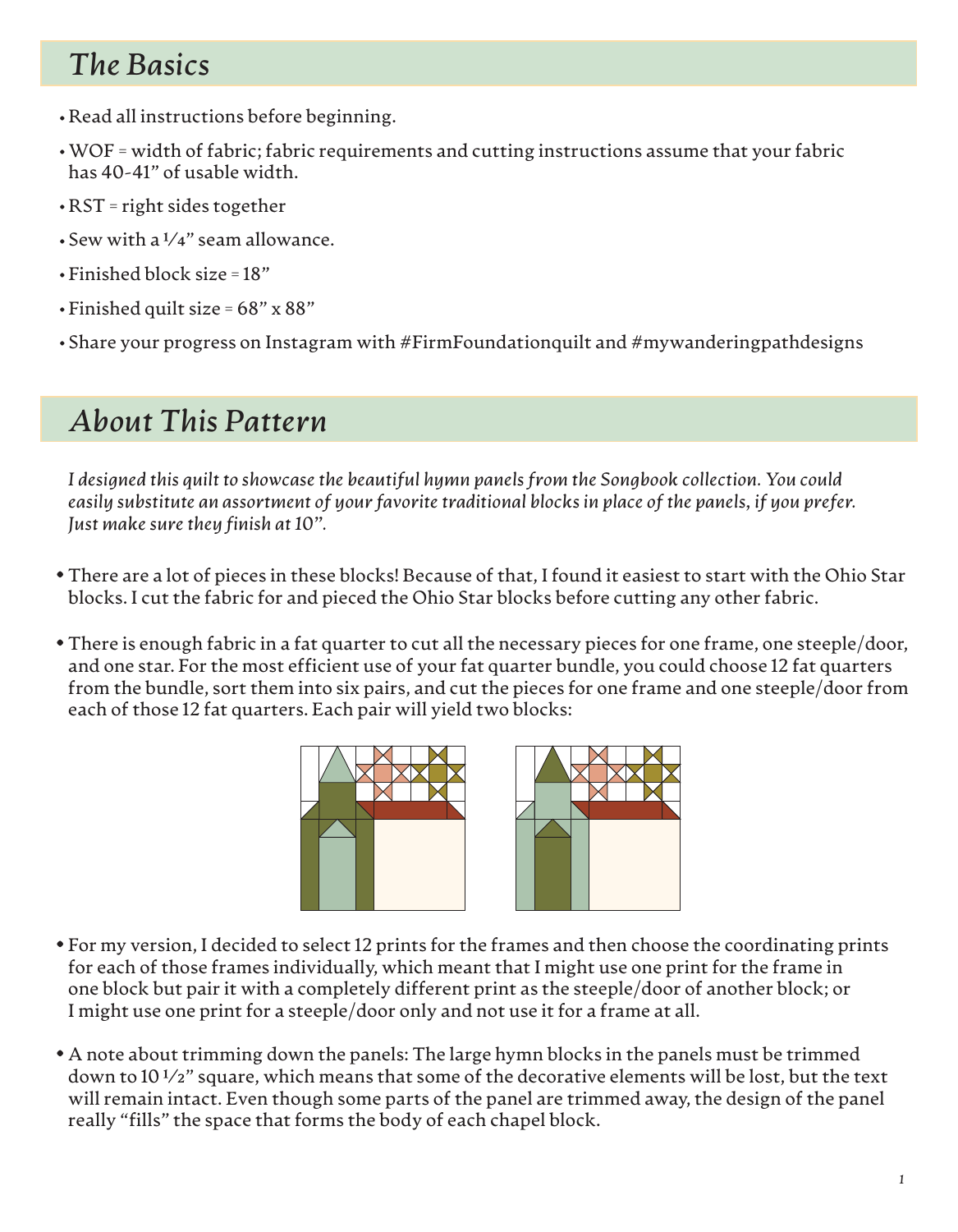# *Cutting Instructions*

There are a lot of pieces in each chapel block. Let's take a look at them before we dive into the cutting instructions, to help guide your fabric choices.



Block letters refer to the pieces in the cutting instructions. See cutting instructions for descriptions.

**Choose 12 prints for the chapel frames.**  From each print, cut:

- (1)  $4\frac{1}{2}$ " x 18" strip, subcut into
	- (1) 4 1⁄2" square *(O)*
	- $\Box$  (1) 3" square, cut in half diagonally to yield 2 triangles *(H)*
	- (2) 2 3⁄4" squares *(L)*
- $(2)$  2<sup>1</sup>/<sub>2</sub>" x 18" strips, subcut into
- (2) 2 1⁄2" x 10 1⁄2" rectangles *(Q)*

**Choose 12 prints for the chapel steeples/doors.** From each print, cut:

• (1)  $4\frac{3}{4}$ " x 18" strip, subcut into

(1) 2 3⁄4" x 4 3⁄4" rectangle *(K)*

- (1) 4 1⁄2" x 8 1⁄2" rectangle *(P)*
- From the remainder of that strip, use a Tri-Recs Tri Tool to cut one center triangle by aligning the top of the Tri Tool with the top of the fabric strip (the bottom of the strip should align with the 4 1⁄2" guideline on the Tri Tool) and cutting on each side of the Tri Tool. *(E)*

**Choose 24 prints for the star blocks.**  From each print, cut:

- (1)  $3\frac{1}{4}$ " x 18" strip, subcut into
	- $\Box$  (2) 3 <sup>1</sup>/4" squares, cut in half diagonally to yield 4 triangles *(A)*
	- (1) 2 1⁄2" square *(D)*

**From the red tonal print, cut:**

- (12) 2 1⁄2" x 8 1⁄2" rectangles *(M)* • (3) 2 1⁄2" x WOF strips, subcut into
- (1) 3" x WOF strip, subcut into
	- $\Box$  (12) 3" squares, cut in half diagonally to yield 24 triangles *(J)*
- $\bullet$  (8)  $1\frac{1}{2}$ " x WOF strips

**From both hymn panels:**

Trim each hymn block to 10 1⁄2" square. *(R)* • *(Using a 10* 1⁄2*" square ruler makes centering the block easier.)*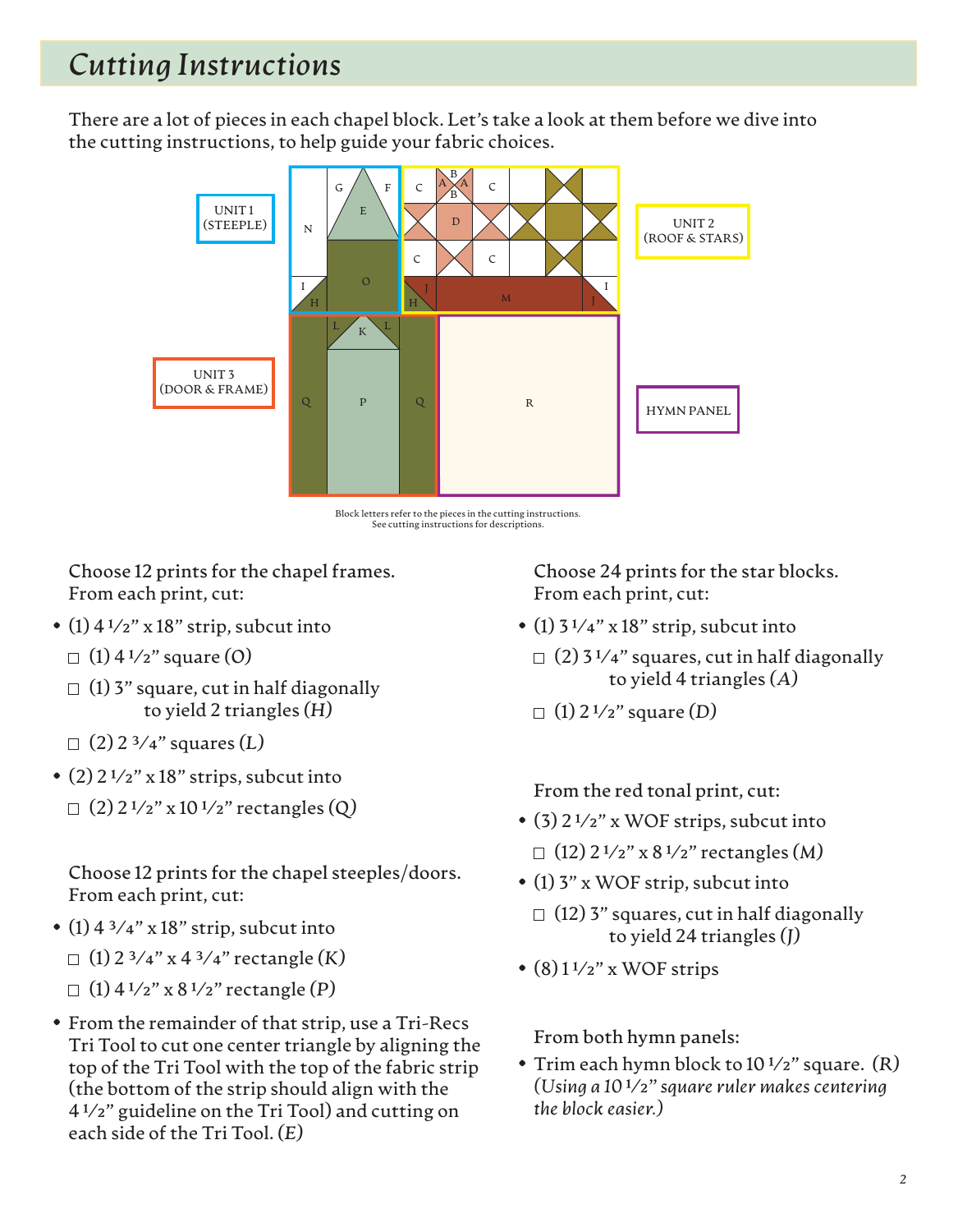# *Cutting Instructions continued*

**From the Moda Bella Off-White solid, cut:**

*For blocks*

• (4) 3 1⁄4" x WOF strips, subcut into

(48) 3 1⁄4" squares, cut in half diagonally to yield 96 triangles *(B)*

• (6) 2 1⁄2" x WOF strips, subcut into

(96) 2 1⁄2" squares *(C)*

- (1) 4 1⁄2" x WOF strip; keeping strip folded in half, use a Tri-Recs Rec Tool to cut pairs of side triangles by aligning the top of the Rec Tool with the top of the fabric strip and cutting on each side of the Rec Tool. Rotate the Rec tool and repeat to cut a total of
	- (12) pairs of side triangles *(F, G)*
- (1) 3" x WOF strip, subcut into

(12) 3" squares, cut in half diagonally to yield 24 triangles *(I)*

• (2)  $2\frac{1}{2}$ " x WOF strips, subcut into

(12) 2 1⁄2" x 6 1⁄2" rectangles *(N)*

#### *For sashings*

- $\Box$  (8) 2 <sup>1</sup>/2" x 18 <sup>1</sup>/2" rectangles • (4) 2 1⁄2" x WOF strips, subcut into
- $\bullet$  (5) 2<sup>1</sup>/<sub>2</sub>" x WOF strips

*For inner border*

 $\bullet$  (7) 2<sup>1</sup>/<sub>2</sub>" x WOF strips

*For outer border*

 $\bullet$  (8) 2<sup>1</sup>/<sub>2</sub>" x WOF strips

**From binding fabric, cut:**

• 2<sup>1</sup>/4"-wide bias strips to total 340" in length

My cutting notes: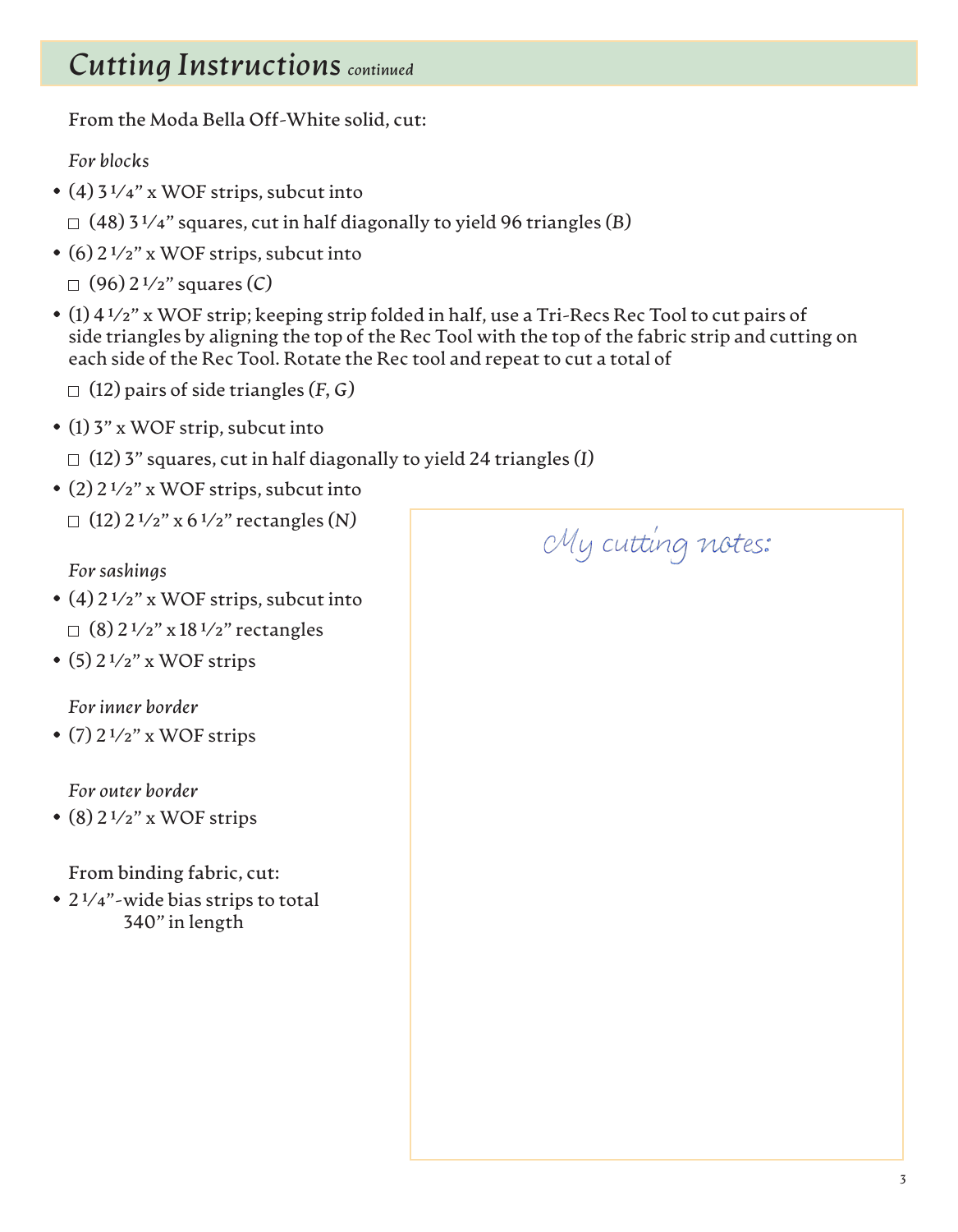# *Piecing Instructions*

*For each chapel block, you'll piece the following units:*

- 4 star print 1 QSTs
- 4 star print 2 QSTs
- 1 steeple print triangle-in-a-square
- 1 frame print/background HST
- 1 frame print/roof print HST
- 1 roof print/background HST
- 1 frame print/steeple print flying geese

#### *Make the Ohio Star Blocks*

Trim each unit to 2 1⁄2" square.

With right sides together, layer a print 3 1⁄4" triangle with an off-white solid 3 1⁄4" triangle and *1/* sew a  $1/4$ " seam along the bias edge to make a half-square-triangle unit. Make 4 HST units per star print (96 total).

Trim each unit to 2 7⁄8" square. Cut each HST unit in half diagonally as shown to make two triangle units.



With right sides together, layer two triangle units as shown, so that the seams nest and the print and *2/* solid fabrics are placed opposite each other. Sew a  $1/4$ " seam along the bias edge to make a quarter-square-triangle unit. Make 4 QST units per star print (96 total).



 $3/$  Join an off-white solid 2  $1/2$ " square to opposite sides of a QST unit as shown, paying attention to the QST's orientation, to make a unit. Make 2 units for each star print (48 total).



 $4$ /Join a QST to opposite sides of a print 2  $\frac{1}{2}$  square as shown, paying attention to the QSTs' orientation, to make a unit. Make 1 unit for each star print (24 total).

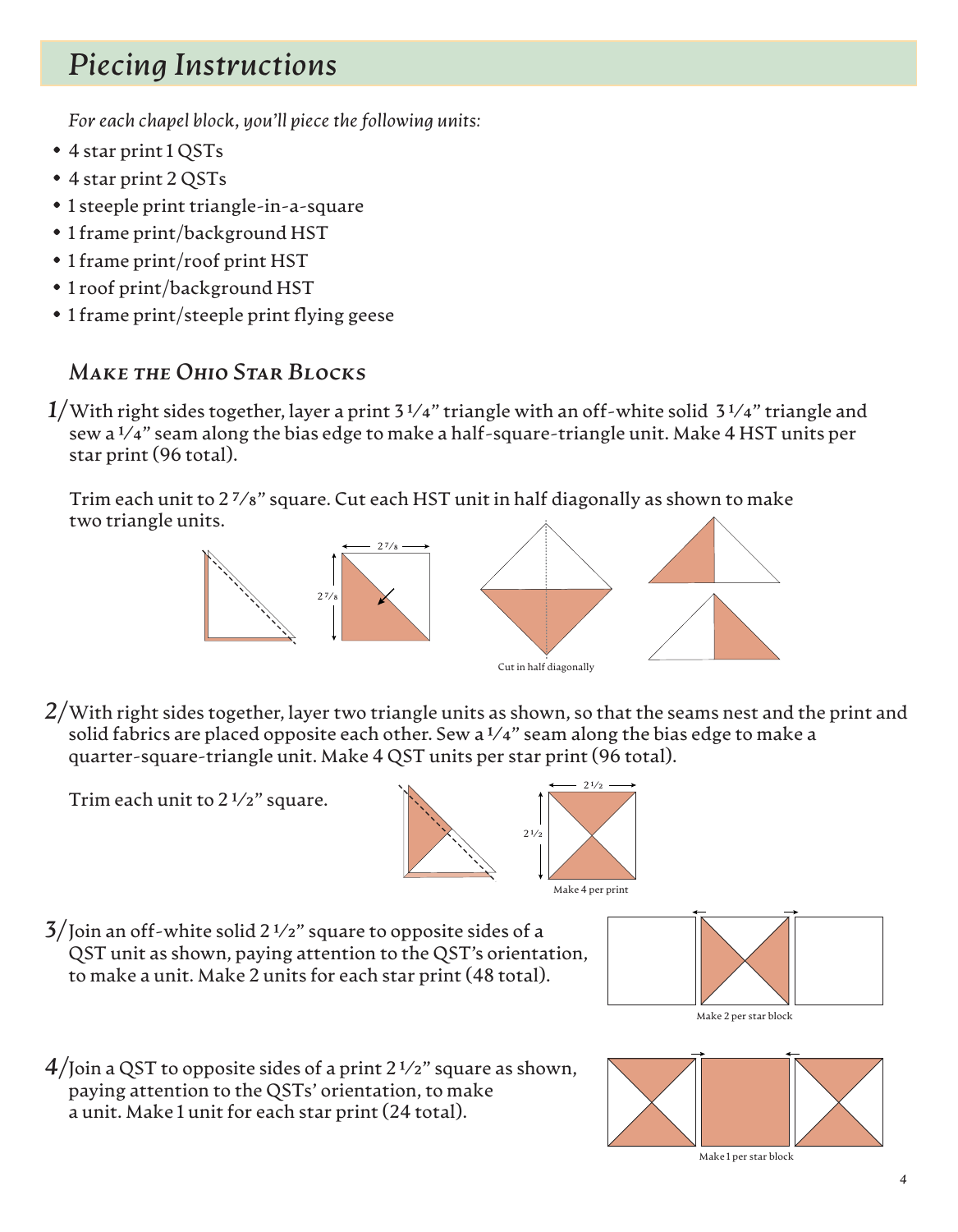Lay out two matching units from step 3 and one matching unit from step 4 as shown. Sew units *5/* together to form an Ohio Star block. Make 24 Ohio Star blocks measuring 6 1⁄2" square.



#### *Make the Triangle-in-a-Square Units*

Align a right-side off-white side triangle along the right edge of a steeple/door print center triangle *6/* as shown, right sides together, with the narrow end of the side triangle at the bottom right of the center triangle.

Sew together with a  $1/4$ " seam and press the off-white triangle out.



Reorient your unit so that the tip of the center triangle is pointing down. Align a left-side off-white *7/* side triangle along the left edge of the unit as shown, right sides together, with the narrow end of the side triangle at the top right (from your persective) of the center triangle.

Sew together with a  $1/4$ " seam and press the off-white triangle out to make a triangle-in-a-square unit.

Make 1 triangle-in-a-square unit per *8/* steeple/door print (12 total). Trim units to  $4\frac{1}{2}$ " square.  $4^{1/2}$  $41/2$ 

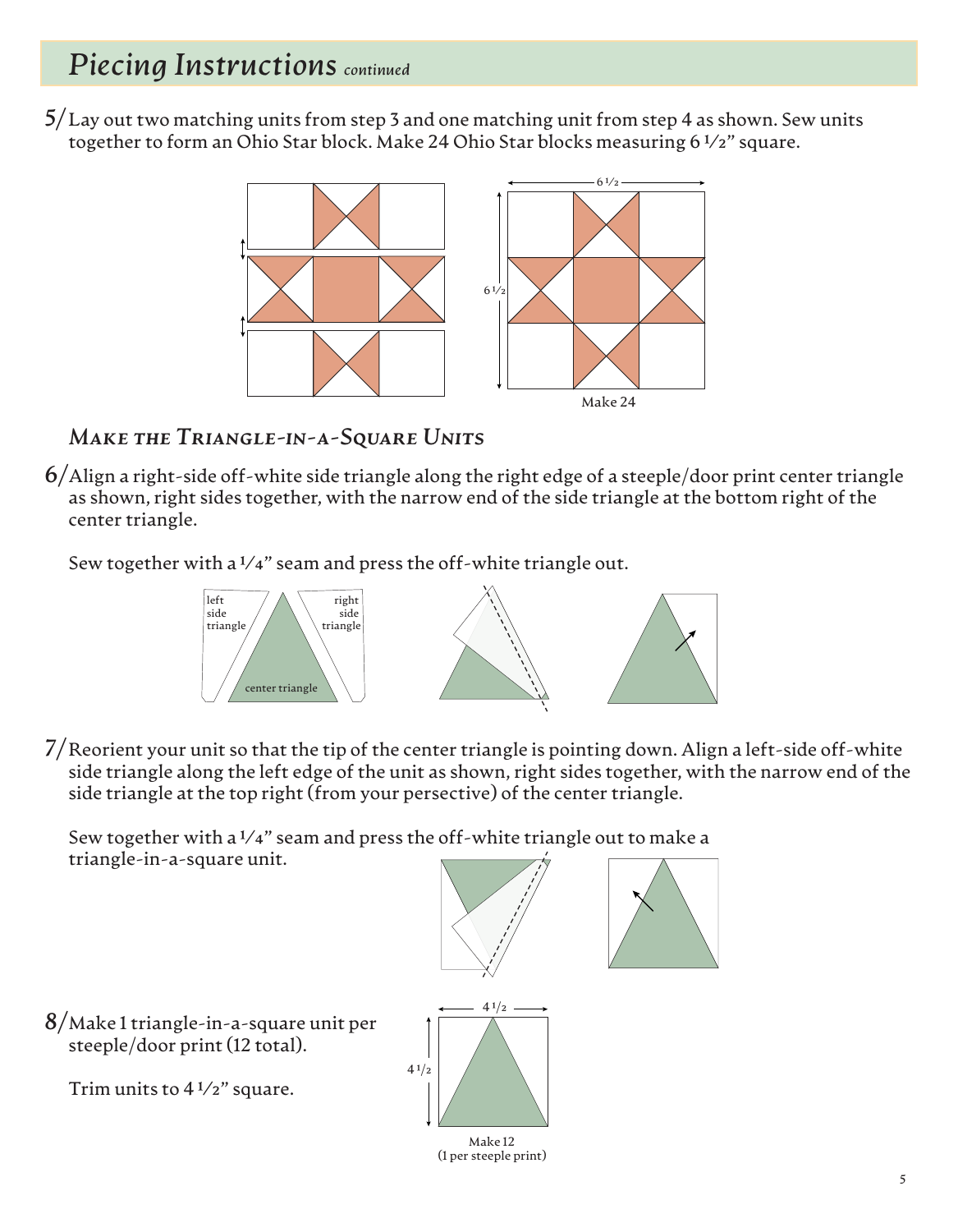### *Make All the Half-Square-Triangle Units*

*There are three different HST units in each chapel block: a frame print/off-white solid HST, a frame print/red tonal roof print HST, and a red tonal roof print/off-white solid HST. They're all the same size—perfect for chain-piecing.*

With right sides together, layer a frame print 3" triangle with *9/* an off-white solid 3" triangle and sew a  $1/4$ " seam along the bias edge to make a half-square-triangle unit. Press seams toward the print. Make 1 frame print/off-white solid HST per frame print (12 total).

With right sides together, layer a frame print 3" triangle with *10/* a red tonal roof print 3" triangle and sew a  $\frac{1}{4}$ " seam along the bias edge to make a half-square-triangle unit. Press seams toward the frame print. Make 1 frame print/roof print HST

With right sides together, layer a red roof print 3" triangle *11/* with an off-white solid 3" triangle and sew a  $1/4$ " seam along the bias edge to make a half-square-triangle unit.



Make 12 (1 per frame print)



Make 12 (1 per frame print)



Trim each unit to  $2\frac{1}{2}$  square.

per frame print (12 total).

Trim each unit to  $2\frac{1}{2}$ " square.

Trim each unit to  $2\frac{1}{2}$  square.

#### *Make the Flying Geese Units*

Press seams toward the frame print. Make 12 roof print/off-white solid HSTs.

 $12/\mathrm{Draw}$  a diagonal line from corner to corner on the wrong side of each frame print 2  $^{3}/$ 4" square. Layer a marked square on one end of a steeple/door print 2  $\frac{3}{4}$ " x 4  $\frac{3}{4}$ " rectangle, right sides together. Sew on the marked line.

Trim the excess corner fabric,  $1/4$ " from the stitched line, and press the frame print triangle out.



Place a marked frame print square on the opposite end of the steeple/door print rectangle. *13/* Sew and trim as before to make a flying geese unit. Make 1 flying geese unit per frame print (12 total).  $41/2$ 

Trim units to  $2^{1/2}$ " x 4 $1/2$ ".





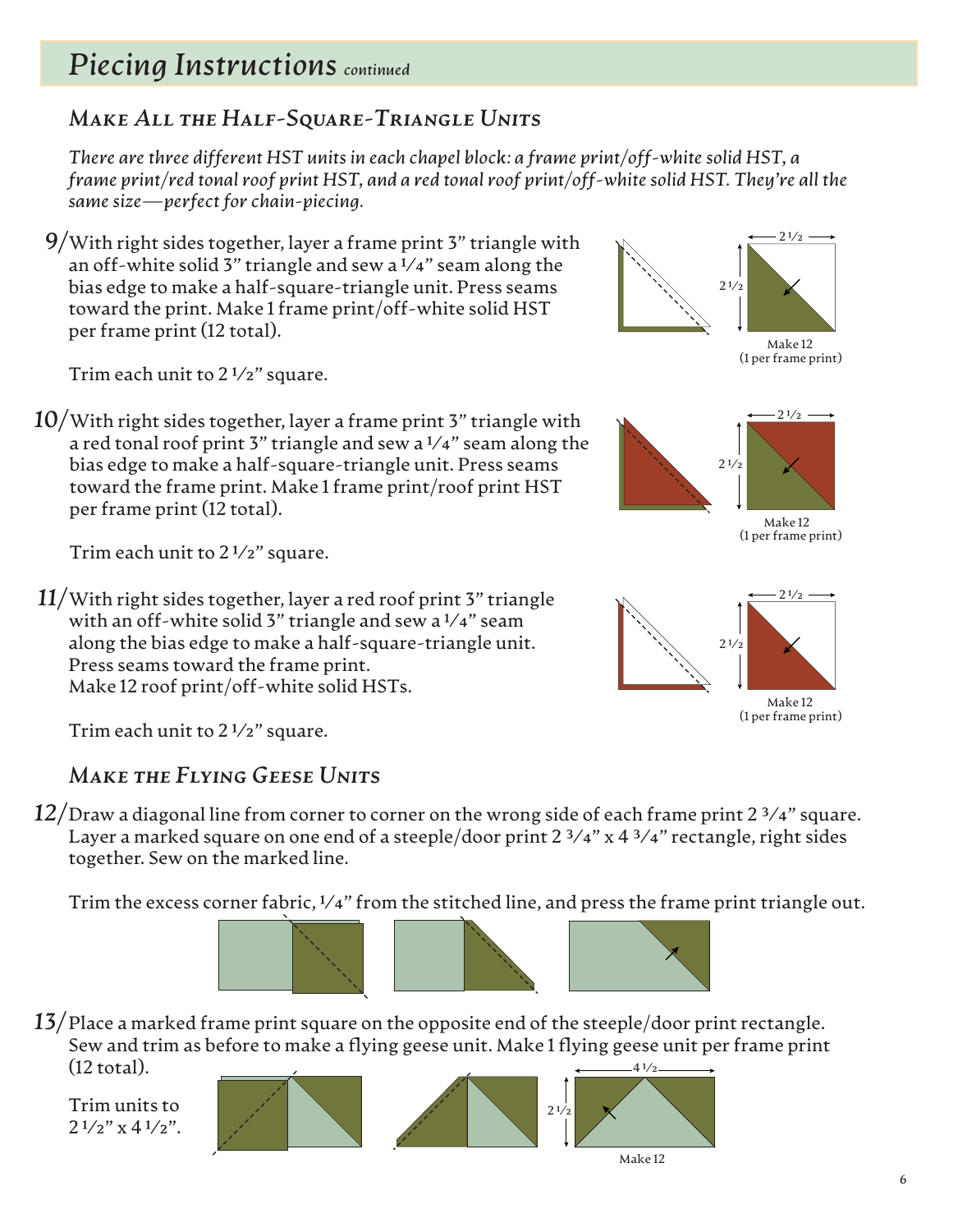### *Assemble Unit 1 (Steeple)*

*Gather a matching frame print/off-white solid HST and frame print 4 1⁄2" square and a coordinating steeple print triangle-in-a-square unit.*

 $14/\mathrm{S}$ ew the frame print/off-white solid HST unit to one end of an off-white solid 2 1/2" x 6 1/2" rectangle as shown below to make a unit. Press the seam towards the rectangle.



15/Sew the frame print 4 1/2" square to the steeple print triangle-in-a-square unit as shown.

Press the seam towards the print square.



 $16/$  Join the unit from step 14 and the steeple/frame unit as shown to make a completed Unit 1 (Steeple).

Make one Unit 1 (Steeple) for each frame print, for a total of 12 units.



*Assemble Unit 2 (Roof & Stars)*

*Gather two coordinating Ohio Star blocks, a frame print/roof print HST (to match the frame print from Unit 1), and a roof print/off-white solid HST.*

 $17/\,$ Sew the frame print/roof print HST to the left end of a roof print 2  $^{1}\!/$ 2" x 8  $^{1}\!/$ 2" rectangle, paying close attention to the orientation of the HST, as shown below. Press seam towards the rectangle.

Sew the roof print/off-white solid HST to the opposite end of the roof print rectangle, paying close attention to the orientation of the HST, as shown below, to make a roof unit. Press seam towards the rectangle.

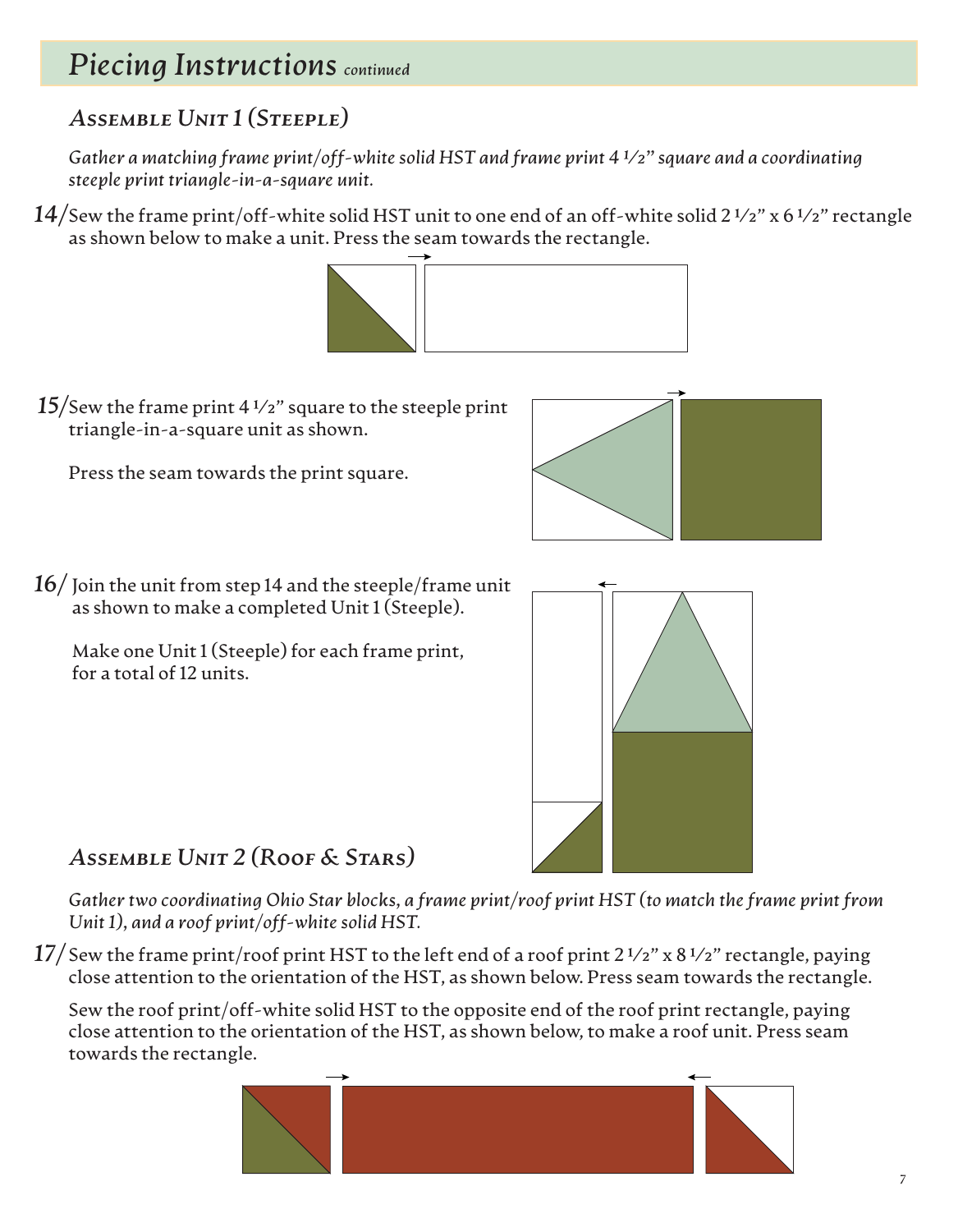Join the Ohio Star blocks as shown. *18/* Press the seam open.

Sew the Ohio Star unit to the roof unit as shown to make a completed Unit 2 (Roof & Stars).

Make one Unit 2 (Roof & Stars) for each frame print, for a total of 12 units.



#### *Assemble Unit 3 (Door & Frame)*

*Matching the frame/steeple print combination from Unit 1, gather a frame print/steeple print flying geese unit, matching frame print 2 1⁄2" x 10 1⁄2" rectangles, and a steeple/door print 4 1⁄2" x 8 1⁄2" rectangle.*

19/Sew the flying geese unit to the steeple/door print 4 1⁄2" x 8 1⁄2" rectangle as shown to make a door unit.

Press seam towards the rectangle.



Sew a frame print 2 1⁄2" x 10 1⁄2" rectangle to opposite sides *20/* of the door unit and press seams open, as shown, to make a completed Unit 3 (Door & Frame).

Make one Unit 3 (Door & Frame) for each frame print, for a total of 12 units.

#### *Assemble the Chapel Blocks*

 $21/$  Join a completed Unit 1 (Steeple) and Unit 2 (Roof & Stars) as shown below to make the top half of a chapel block. Press the seam toward the Unit 1 (Steeple).



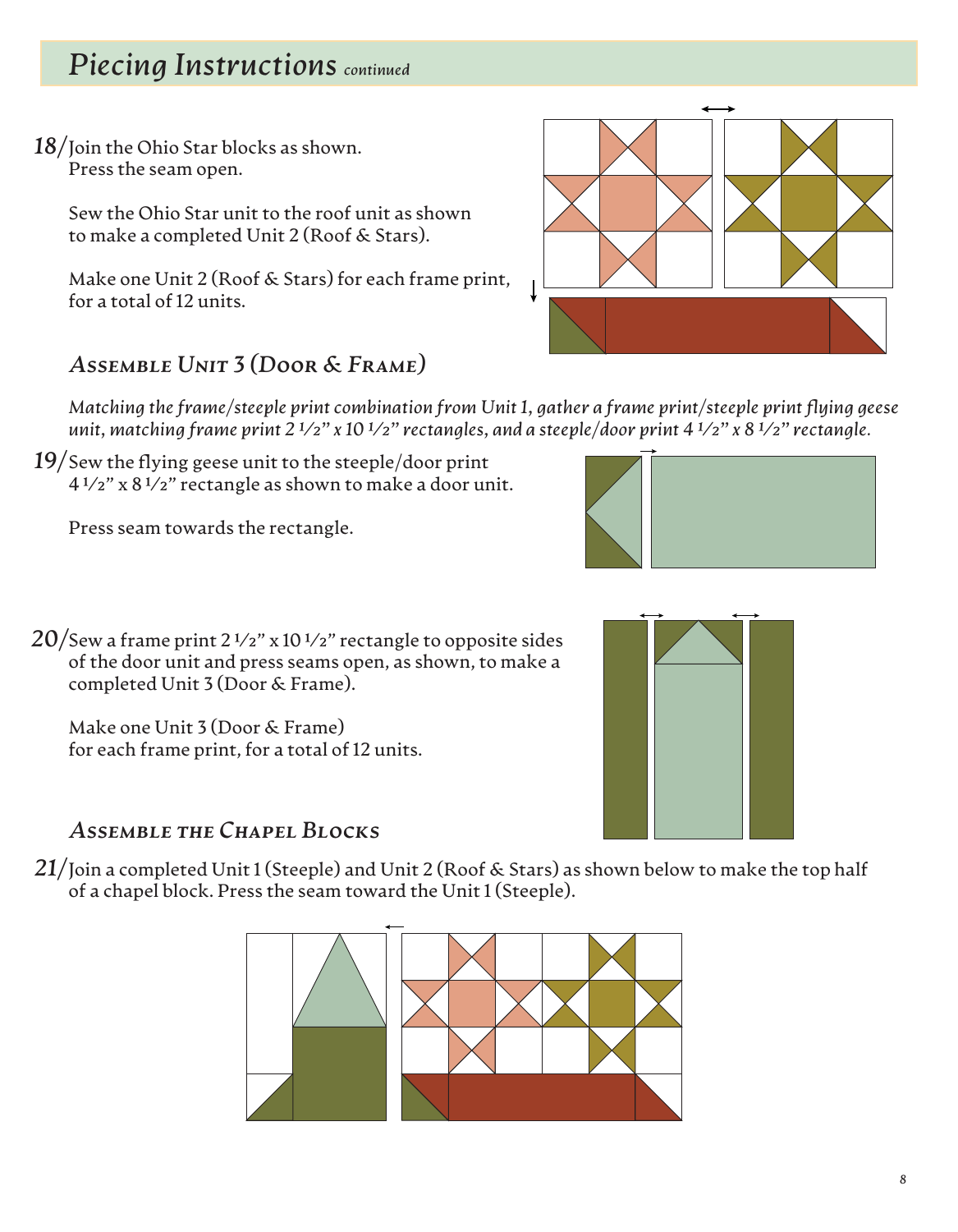22/Sew a 10 1/2" square hymn panel to the right side of a completed Unit 3 (Door & Frame) as shown to make the bottom half of a chapel block. Press the seam toward the hymn panel.



23/Join the top and bottom halves together as shown. Press the seam towards the bottom half.

The completed chapel block should measure 18 1⁄2" square; trim if necessary.

Make 12 chapel blocks.



# *Assembly & Finishing Instructions*

Lay out three chapel blocks and two off-white solid  $2^{1/2}$ " x 18 <sup>1</sup>/2" sashing rectangles as shown in the row assembly  $\left\{ \begin{array}{c} \text{Helpful him: } \end{array} \right.$ diagram below. Join blocks and sashings together to make a block row, pressing seams towards sashings. 24/Lay out three chapel blocks and two off-white solid

 $\mathcal{H}elp\mathcal{H}ul$  hint:<br>I always snap a quick picture of my final layout to serve as a reference, just in case my blocks get out of order before I'm able to sew the rows together.



#### Repeat to make a total of four rows that measure 18 1⁄2" x 58 1⁄2".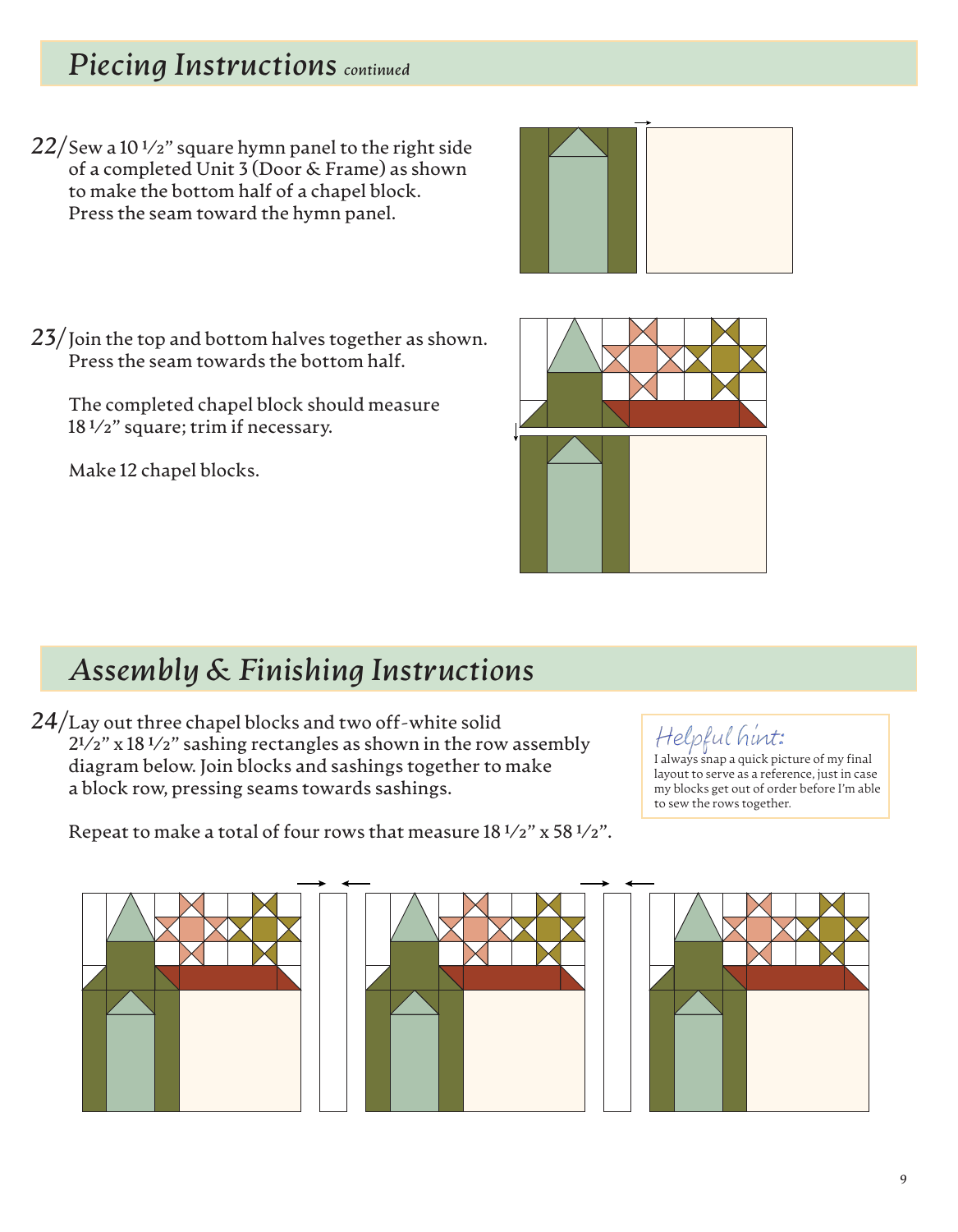# *Assembly & Finishing Instructions continued*

- 25/Join five off-white solid 2 1/2" x WOF strips end to end. From the pieced strip, cut three 58 1⁄2"-long sashing strips.
- $26/\rm{L}$ ay out the block rows and sashing strips as shown in the quilt assembly diagram. Join the rows and sashings together to make the quilt center, which should measure 58 $\frac{1}{2}$ " x 78 $\frac{1}{2}$ ".
- $27/$  Join seven off-white solid 2 1/2"  $\mathrm{x}$  WOF strips end to end to make the inner borders. From the pieced strip, cut two 78 1⁄2"-long strips and sew to the left and right sides of your quilt center.

Cut two  $62\frac{1}{2}$ "-long strips and sew to the top and bottom of your quilt center.

 $28/$ Join eight red tonal roof print 1 ½"  $\rm x$  WOF strips end to end to make the middle print border. From the pieced strip, cut two 82<sup>1</sup>/2"-long strips and sew to the left and right sides of your quilt center.

Cut two 64 1⁄2"-long strips and sew to the top and bottom of your quilt center.

*29/*Join eight off-white solid 2 1⁄2" x WOF strips end to end to make the outer border. From the pieced strip, cut two 84 1⁄2"-long strips and sew to the left and right sides of your quilt center.

Cut two 68 1⁄2"-long strips and sew to the top and bottom of your quilt center. The completed quilt top should measure 68 1⁄2" x 88 1⁄2".

*30/*Baste, quilt, and bind as desired.